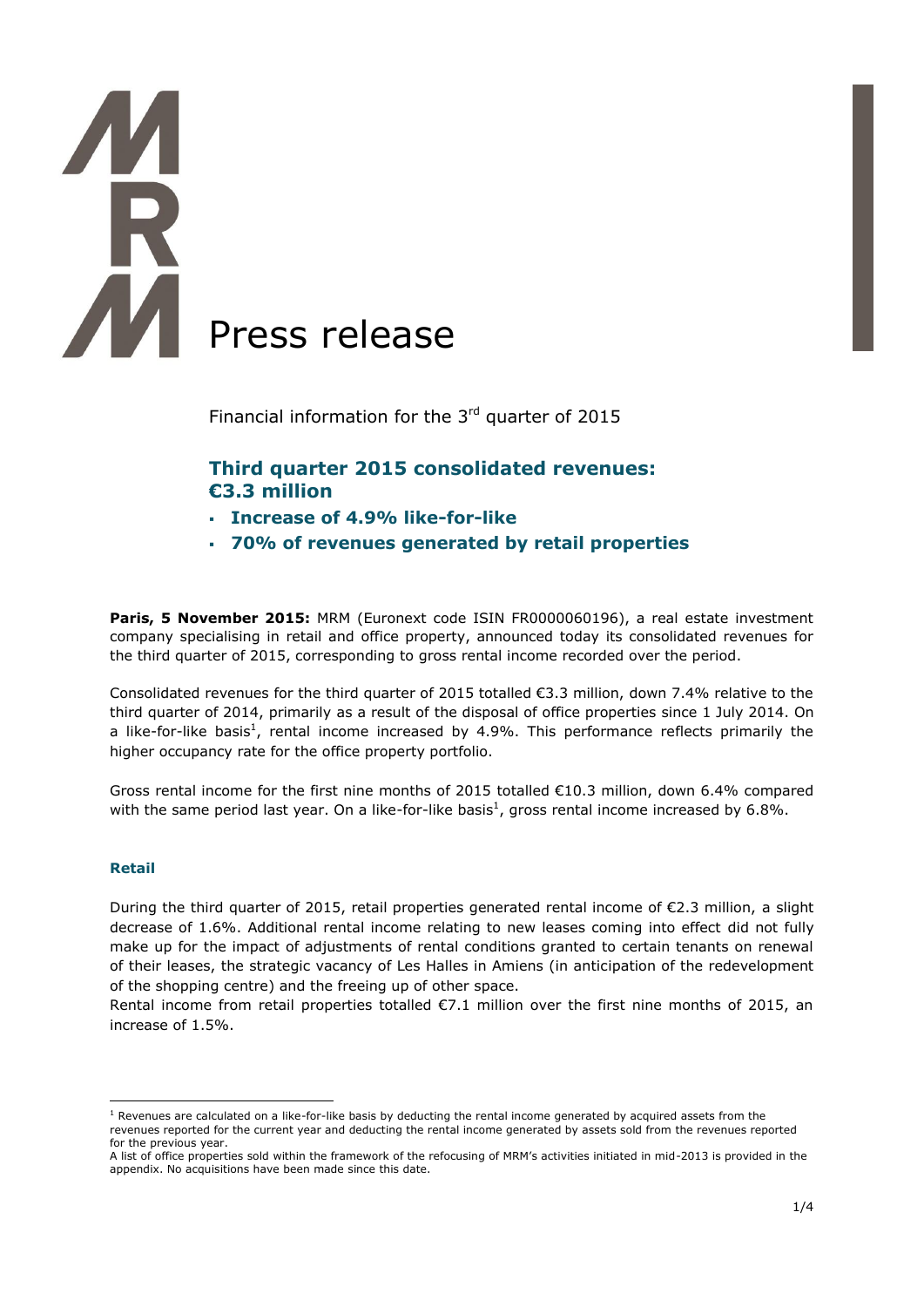### **Offices**

Rental income from office properties totalled  $\epsilon$ 1.0 million in the third quarter of 2015. This represents a fall of 18.5%, due to asset sales carried out since the second half of last year as part of the strategy initiated in 2013 of refocusing MRM's activities on retail properties. On a like-for-like basis<sup>1</sup>, rental income from office properties saw a sharp increase of 24.0% relating to new leases coming into effect, particularly within the Nova building in La Garenne-Colombes.

The Group reiterates that four leases already signed for available office space will only be effective early 2016. Three of these concern total space of 7,250 sqm within Cap Cergy in Cergy-Pontoise and the fourth concerns Nova in La Garenne-Colombes.

Over the first nine months of 2015, rental income from office properties totalled €3.3 million, down 19.8% compared with the same period in 2014. On a like-for-like basis<sup>1</sup>, rental income increased by 20.4%.

| <b>Consolidated</b><br>revenues<br>$\epsilon$ million | Q3<br>2015 | $%$ of<br>total | Q <sub>3</sub><br>2014 | Change   | Change<br>like-for-<br>like <sup>1</sup> | 9<br>months<br>2015 | $%$ of<br>total | 9<br>months<br>2014 | Change   | Change<br>like-for-<br>like $^1$ |
|-------------------------------------------------------|------------|-----------------|------------------------|----------|------------------------------------------|---------------------|-----------------|---------------------|----------|----------------------------------|
| Retail                                                | 2.30       | 70%             | 2.34                   | $-1.6\%$ | $-1.6\%$                                 | 7.06                | 68%             | 6.95                | $+1.5%$  | $+1.5%$                          |
| Offices                                               | 0.99       | 30%             | 1.22                   | -18.5%   | $+24.0%$                                 | 3.26                | 32%             | 4.07                | $-19.8%$ | $+20.4%$                         |
| <b>Total gross</b><br>rental income                   | 3.29       | 100%            | 3.55                   | $-7.4%$  | $+4.9%$                                  | 10.32               | 100%            | 11.02               | $-6.4\%$ | $+6.8%$                          |

*(Unaudited figures)*

### **Financial position at end-September 2015**

The company's financial position at end-September 2015 was not subject to any significant changes and remained solid.

MRM is continuing with the letting of available space within its portfolio, as well as the implementation of its plan of withdrawing from the office sector by 2016 and increasing the value of its retail properties. The first works to be launched concern the renovation/redevelopment of the Les Halles shopping centre in Amiens, scheduled for early 2016.

### **Calendar**

Revenues for the fourth quarter of 2015 and 2015 full-year results are due on 26 February 2016 before market opening and will be presented during an information meeting to be held on the same day.

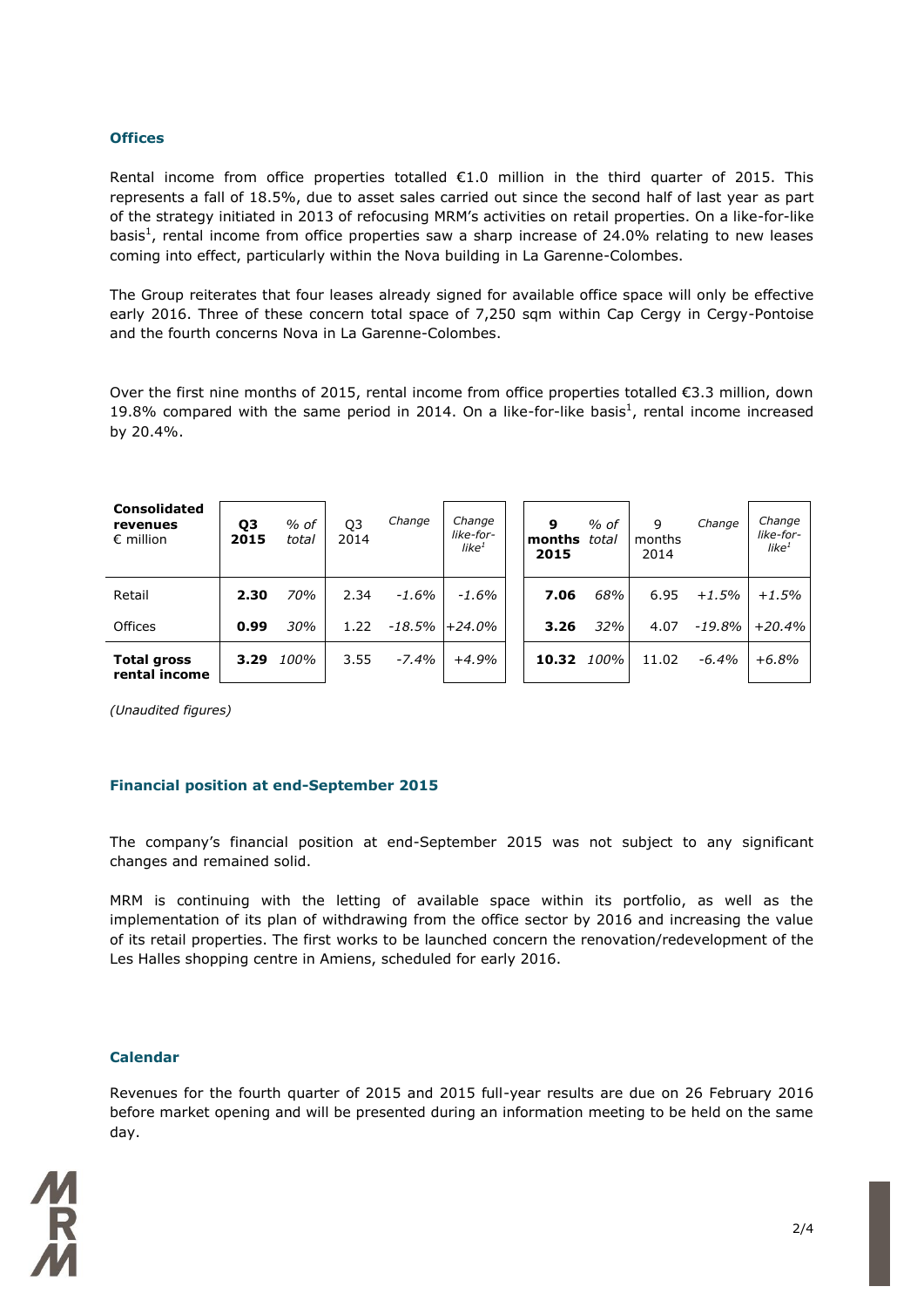### **About MRM**

MRM is a listed real estate company with a portfolio worth €220.3 million (excluding transfer taxes) as at 30 June 2015, comprising retail properties (65%) and offices (35%). Since 29 May 2013, SCOR SE has been MRM's main shareholder, holding a 59.9% stake. MRM is listed in compartment C of NYSE Euronext Paris (ISIN: FR0000060196 - Bloomberg code: MRM: FP – Reuters code: MRM.PA) and opted for the SIIC status on 1 January 2008.

### **For more information:**

5, avenue Kléber 65, avenue Kléber 1999, avenue Kléber 1999, avenue Kléber 1999, avenue Clichy 75795 Paris Cedex 16 75009 Paris France **France France France** T +33 (0)1 58 44 70 00 T +33 (0)1 53 32 61 51 relation\_finances@mrminvest.com isabelle.laurent@ddbfinancial.fr

Isabelle Laurent **MRM DDB Financial**

**Website: www.mrminvest.com**